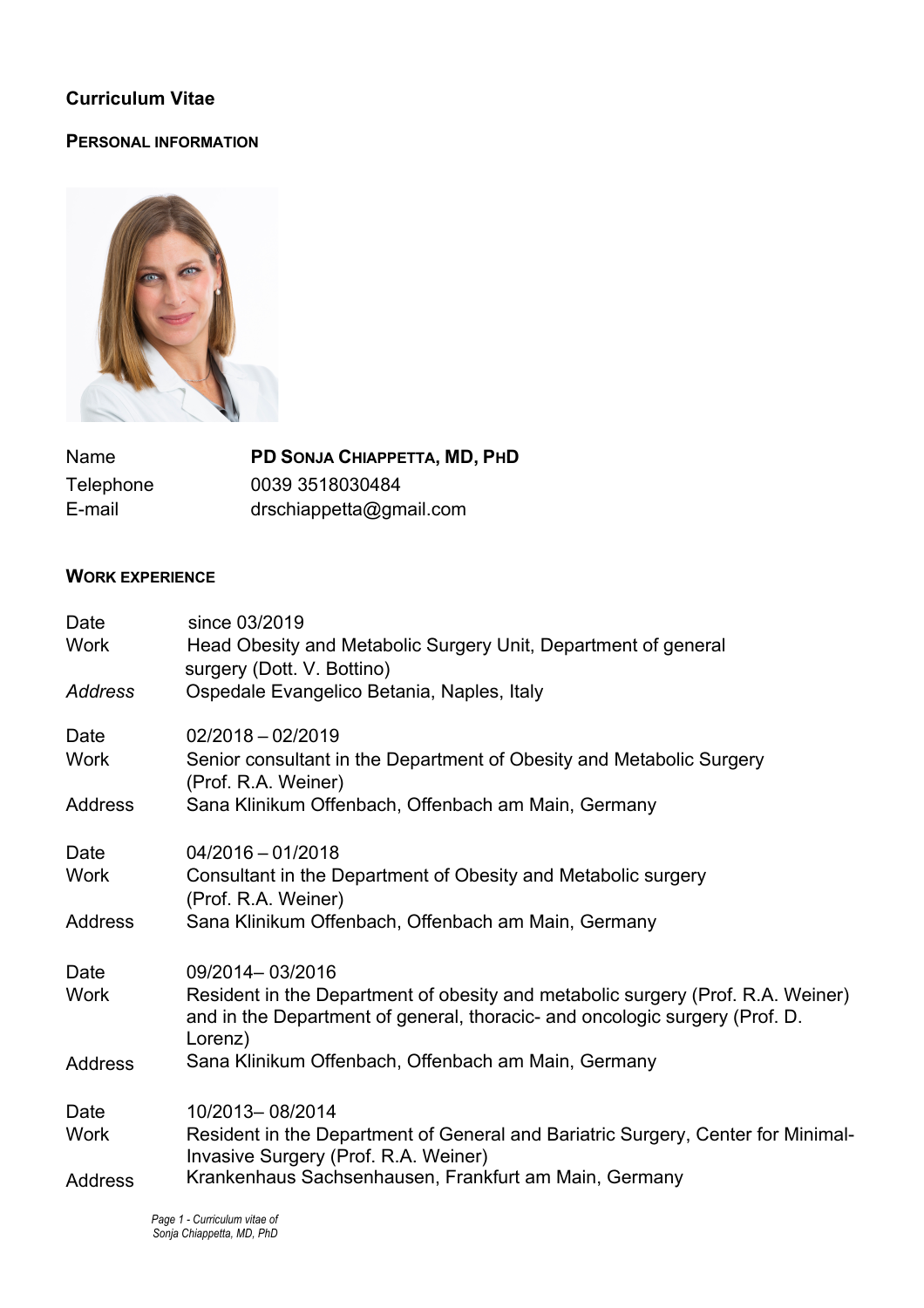| Date           |                                                                                                                                                                                    |
|----------------|------------------------------------------------------------------------------------------------------------------------------------------------------------------------------------|
| <b>Work</b>    | $07/2012 - 09/2013$                                                                                                                                                                |
| Address        | Resident in the Department of General Surgery (Prof. C. Staudacher),<br>San Raffaele Hospital, Milan, Italy                                                                        |
| Date           |                                                                                                                                                                                    |
| <b>Work</b>    | $02/2010 - 06/2012$                                                                                                                                                                |
| <b>Address</b> | Resident in the Department of General and Bariatric Surgery, Center for Minimal-<br>Invasive Surgery (Prof. R.A. Weiner), Krankenhaus Sachsenhausen, Frankfurt<br>am Main, Germany |

#### **EDUCATION**

Date 09/2003 – 11/2009 Medical Student at Johann – Wolfgang Goethe University, Frankfurt am Main, Germany 11/2009 Medical Degree

> 12/2006 – 11/2010 PhD thesis (magna cum laude) To evaluate whether the tumor volume of hepatic metastasis could be of the predictive value of tumor response to chemotherapy, Referee: Prof. Th. J. Vogl, Institute for Diagnostic and Interventional Radiology, University Hospital Frankfurt, Frankfurt am Main, Germany

Since 13.04.2016 Specialist in General Surgery

28.10.2021 Habilitation in General Surgery at Johann – Wolfgang Goethe University (Prof. Dr. med. Wolf Bechstein)

17.01.2022

Inaugural Lecture "**Privatdozent**" (Assistant Professor): Johann – Wolfgang Goethe University: Die chirurgische Antwort auf eine pathologische Darm-Hirn Achse – Adipositas- und metabolische Chirurgie

#### **MEMEBERSHIPS**

Member of the 3rd European Obesity Academy 2015-2017

IFSO – International Federation for the Surgery of Obesity and Metabolic Disorders

EASO – European Academy for the Study of Obesity

DAG – Deutsche Adipositasgesellschaft e.V.

BDC – Bund Deutscher Chirurgen

DGAV – Deutsche Gesellschaft für Allgemein – und Viszeralchirurgie

CAADIP – Chirurgische Arbeitsgemeinschaft Adipositastherapie und metabolische Chirurgie – Secretary of the German Association for the Study of Obesity 09.2016- 09.2019

CAES – Chirurgische Arbeitsgemeinschaft für Endoskopie und Sonografie AISP – Italian Association for the Study of the Pancreas